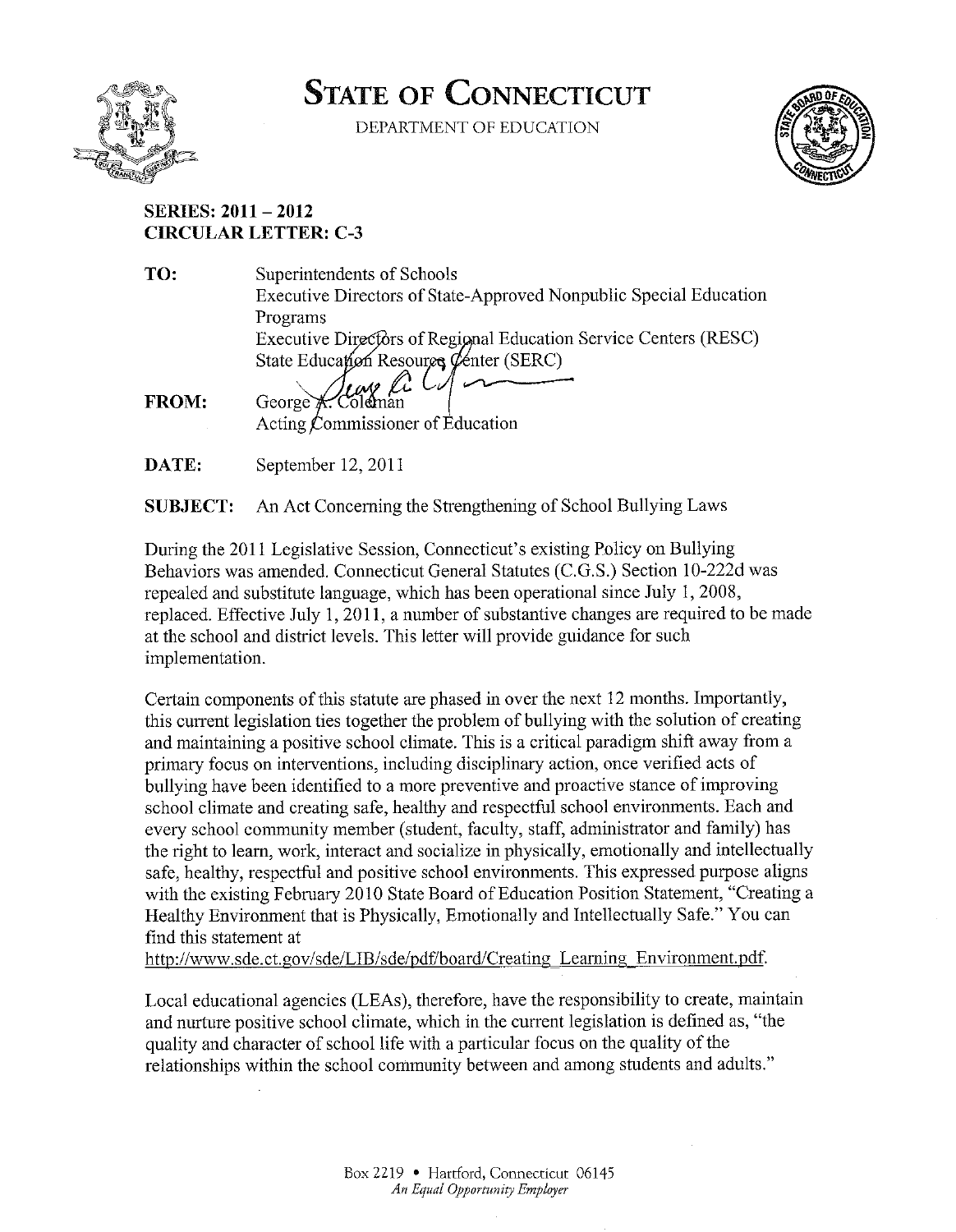## Role of the Connecticut State Department of Education

A more active role is delineated for the State Department of Education (CSDE) working in partnership with LEAs to fulfill the requirements of this amended legislation and support LEAs with training and technical assistance.

Decisions surrounding the identification, verification and consequences of acts of bullying remain at the local LEA level. Although the CSDE will be collecting certain information about existing practices, data and documents from LEAs, as well as providing recommendations for developmentally appropriate model Safe School Climate Plans and annual in-service training for school employees, the role of the CSDE remains exclusively as a resource to all school community members. The CSDE will be reporting to the legislature biennially beginning on or before February 1, 2012, the status of efforts to improve school climate (prevent bullying) and make recommendations for additional activities and funding that will further these goals.

#### **Bullying and Protected Class Harassment**

Since July 1, 2011, the definition of "bullying," has changed. The following definition should replace the one stipulated in the 2008 C.G.S. Section 10-222d, and should be included in all documentation (student handbooks, policy manuals, Web site references, etc.) beginning with this  $2011 - 12$  school year:

"Bullying" means the repeated use by one or more students of a written, verbal or electronic communication, such as cyber bullying, or a physical act or gesture directed at another student attending school in the same school district that:

- causes physical or emotional harm to such student or damage to such student's property;
- places such student in reasonable fear of harm to himself or herself, or of damage to his or her property;
- creates a hostile environment (a situation in which bullying among students is sufficiently severe or pervasive to alter the conditions of the school climate) at school for such student;
- infringes on the rights of such student at school, or
- substantially disrupts the education process or the orderly operation of a school.

Bullying shall include, but not be limited to, a written, verbal or electronic communication or physical act or gesture based on any actual or perceived differentiating characteristics, such as race, color, religion, ancestry, national origin, gender, sexual orientation, gender identity and expression, socioeconomic status, academic status, gender identity, physical appearance, or mental, physical, developmental or sensory disability, or by association with an individual or group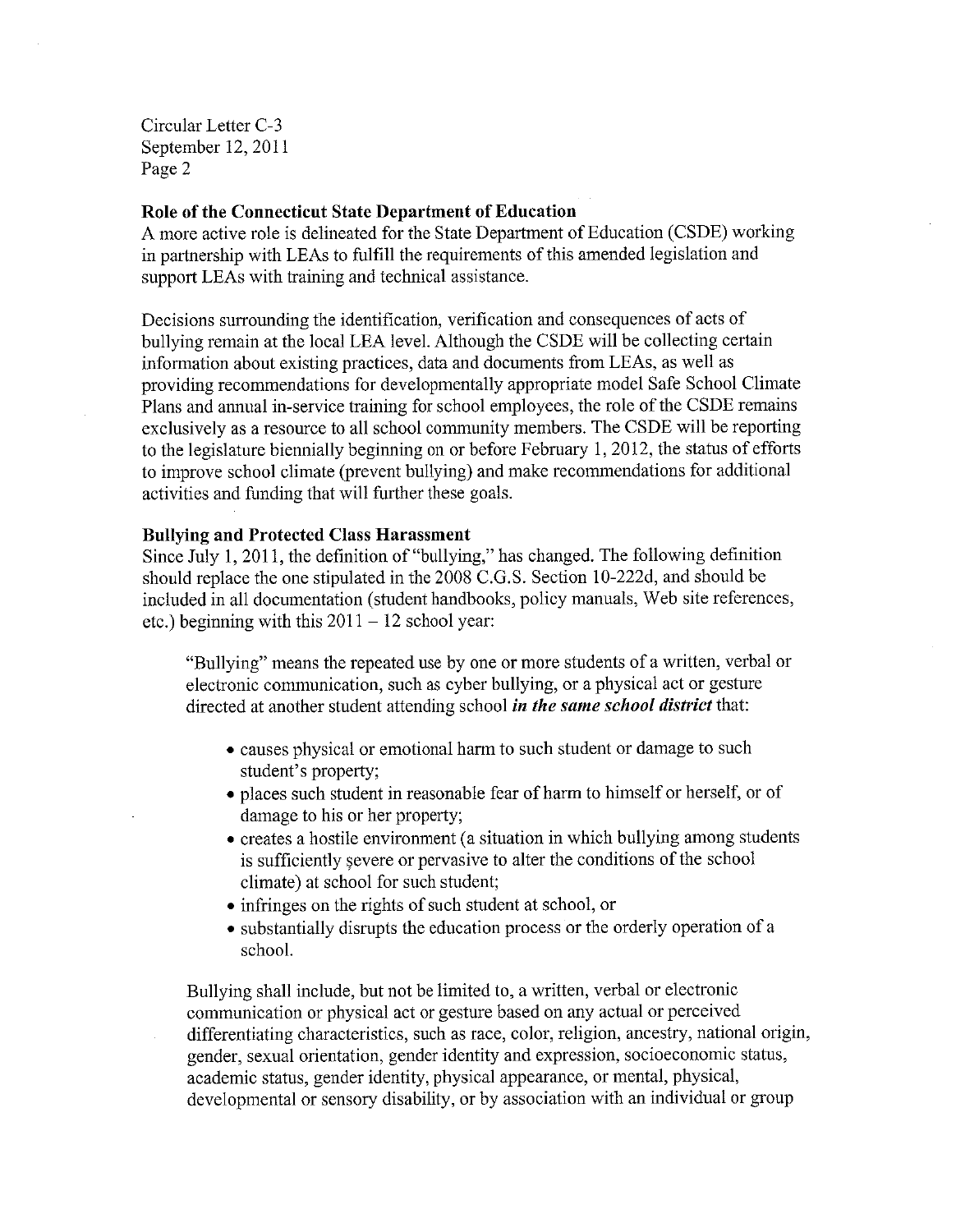who has or is perceived to have one or more of such characteristics.

Schools are responsible for dealing with bullying on school grounds, at a schoolsponsored activity, function or program whether on or off school grounds, at a school bus stop, on a school bus or other vehicle owned, leased or used by a local or regional board of education, or through the use of an electronic device or an electronic mobile device owned, leased or used by the local or regional board of education, and *outside of the school setting* if such bullying creates a hostile environment at school for the targeted student, infringes on the rights of the target at school or substantially disrupts the education process or the orderly operation of a school. This final provision is new. "Outside of the school setting," means at a location, activity or program that is not school related, or through the use of an electronic device or mobile electronic device that is not owned, leased or used by a local or regional board of education. It is recommended that a "good faith effort" be made to satisfy this requirement, as there remains significant questions about school jurisdiction over "outside of the school setting" environments, so defined.

This definition of bullying identifies some, but not all of the categories that are protected through separate state and federal harassment statutes (Title VI of the Civil Rights Acts of 1964, Title IX of the Education Amendments of 1972, Section 504 of the Rehabilitation Act of 1973, Title II of the Americans with Disabilities Act of 1990 and C.G.S. Section 10-15c). Protected class harassment and bullying are often conflated. When making determinations through investigations and verification of acts of bullying, it is important to recognize that some acts of bullying are also protected class harassment. Some protected class harassment might not be labeled bullying, given the definition above and some bullying might be distinct from protected class harassment. Bullying and harassment are related and often overlap, but they are separate concepts, with distinct legal remedies and should be recognized as such. Although not included specifically or cited in C.G.S. Section 10-222d, harassment means:

Any physical or verbal hostility toward someone with legally protected status. Such status pertains to race, color, religious creed, sex, age, national origin, ancestry, marital status, sexual orientation, disability (including past or present history of mental disability), physical disability, learning disability, mental retardation, genetic information, prior criminal conviction, or other lawfully protected status. Such hostility can be severe, persistent or pervasive.

#### **Cyber bullying**

Additionally, this 2011 statute includes specific definitions and responsibilities around what is called, "cyber bullying." Cyber bullying is a subset of bullying and must be managed, as would any allegation of bullying as long as the students involved attend school in the same school district. A number of related concepts are defined in C.G.S. Section 10-222d and are also effective immediately: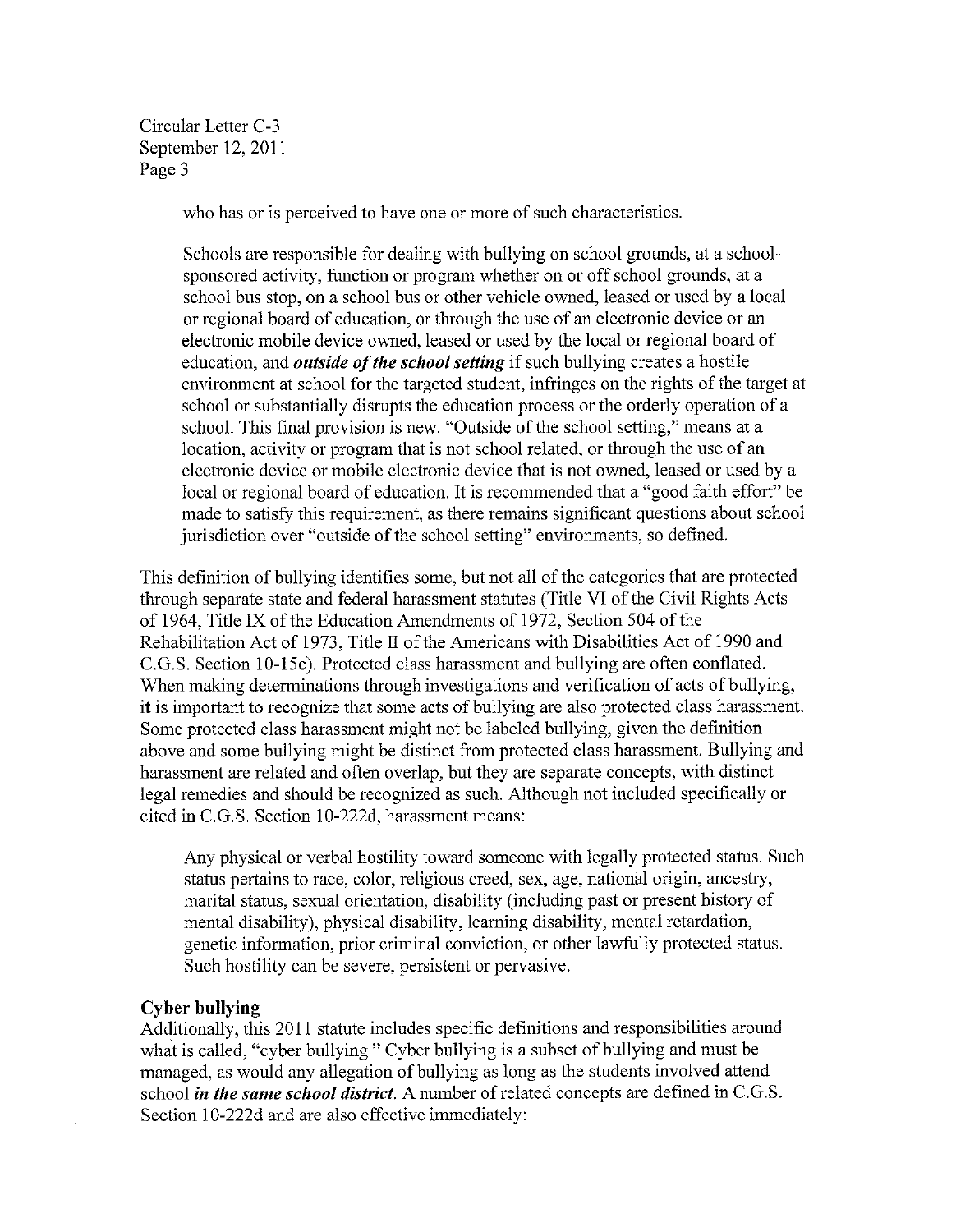> "Cyber bullying" means any act of bullying through the use of the Internet, interactive and digital technologies, cellular mobile telephone or other mobile electronic devices or any electronic communications. Further, "mobile electronic device" means any hand-held or other portable electronic equipment capable of providing data communication between two or more individuals, including, but not limited to, a text messaging device, a paging device, a personal digital assistant, a laptop computer, equipment that is capable of playing a video game or a digital video disk, or equipment on which digital photographs are taken or transmitted. Finally, "electronic communication means any transfer of signs, signals, writing, images, sounds, data or intelligence of any nature transmitted in whole or in part by a wire, radio, electromagnetic, photoelectronic or photo-optical system.

# Safe School Climate Specialist (SSCS), Coordinator (SSCC) and Committee

Allegations of bullying are to be managed by a school-based SSCS. No later than the beginning of the school year commencing July 1, 2012, and every year thereafter, the school principal or the principal's designee, shall serve in that role. This person will be appointed from existing school district staff. The responsibilities of the SSCS are to:

- investigate or supervise the investigation of allegations of bullying;
- collect and maintain records of allegations and investigations of bullying; and
- act as the primary school official responsible for improving school climate and identifying and responding to allegations of bullying.

It is recommended that the SSCS serve as the chair of a school-based committee responsible for fostering a safe school climate and addressing issues related to bullying. This committee must include at least one parent/guardian of a student enrolled in the school. Any parent(s)/guardian(s) serving on this committee may not have full access to information that would compromise the confidentiality of any individual student(s). Although this specialist and the committee need not be in place prior to July 1, 2012, it is recommended that this specialist be identified and the committee be formed and begin meeting, during the  $2011 - 12$  school year. The principal is responsible for identifying members of this committee.

The charge of the Safe School Climate Committee (SSCC) is to develop and foster a safe school climate. The specific responsibilities of this committee are to:

- receive copies of completed reports from bullying investigations;
- identify and address patterns of student bullying;
- review and amend school policies related to bullying;
- review and make recommendations to the district's SSCC regarding the district's safe school climate plan based upon the particular school context;
- educate all school community members (students, school employees,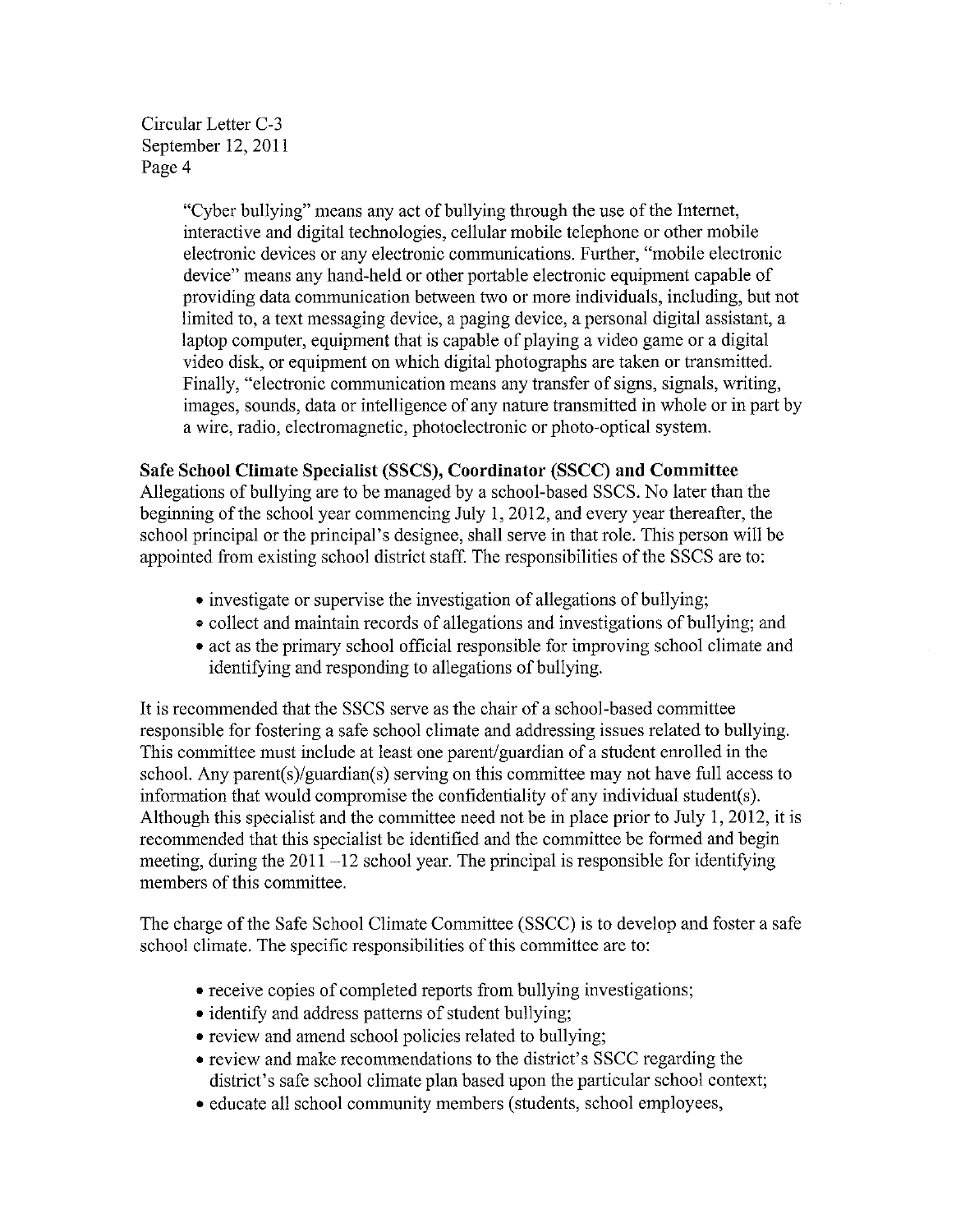parents/guardians) on issues relating to bullying;

- collaborate with the district's SSCC in the collection of data (allegations and verified acts of bullying, school climate assessment results); and
- perform other duties determined by the principal related to the identification, prevention and response to school bullying.

It is recommended that this committee be singularly focused on improving the overall school climate (prevention) as it satisfies the requirements pertaining specifically to bullying. Bullying is an unnecessary outcome of the lack of attention paid to the quality of the school climate.

Not later than the beginning of the school year commencing July 1, 2012, and every year thereafter, the district superintendent or the local or regional board of education, shall appoint an individual to serve as the district SSCC. This person will be appointed from existing school district staff. The responsibilities of the SSCC are to:

- be responsible for overseeing the implementation of the district's Safe School Climate Plan;
- collaborate with the SSCSs from throughout the district with respect to matters pertaining to bullying;
- collaborate with the district's superintendent and provide the data and information as requested to the CSDE; and
- meet with the SSCSs at least twice during the school year to discuss issues relating to bullying and to make recommendations concerning the district's Safe School Climate Plan.

Although this coordinator need not be in place prior to July 1, 2012, it is recommended that this person be identified and commence the aforementioned responsibilities during the  $2011 - 12$  school year.

## **Basic Provisions with Respect to Bullying**

Students must be enabled to report allegations of bullying anonymously to school employees. Parents/guardians must be enabled to file written reports of suspected bullying. Enabled is intended to mean that it is easy to do so. Both students and parents/guardians must be notified annually of the process by which students can make such reports. There must be language in student codes of conduct concerning bullying. A procedure must be established by each school to document and maintain records relating to reports and investigations of bullying (managed by the SSCS) and make such a list available for public inspection and annually report the number of verified cases of bullying to the CSDE. In allowing the list to be made available for public inspection, strict compliance with the federal Family Educational Rights Privacy Act (FERPA) must be strictly enforced. Specific information will be provided in the future about procedures for submission of data to the CSDE.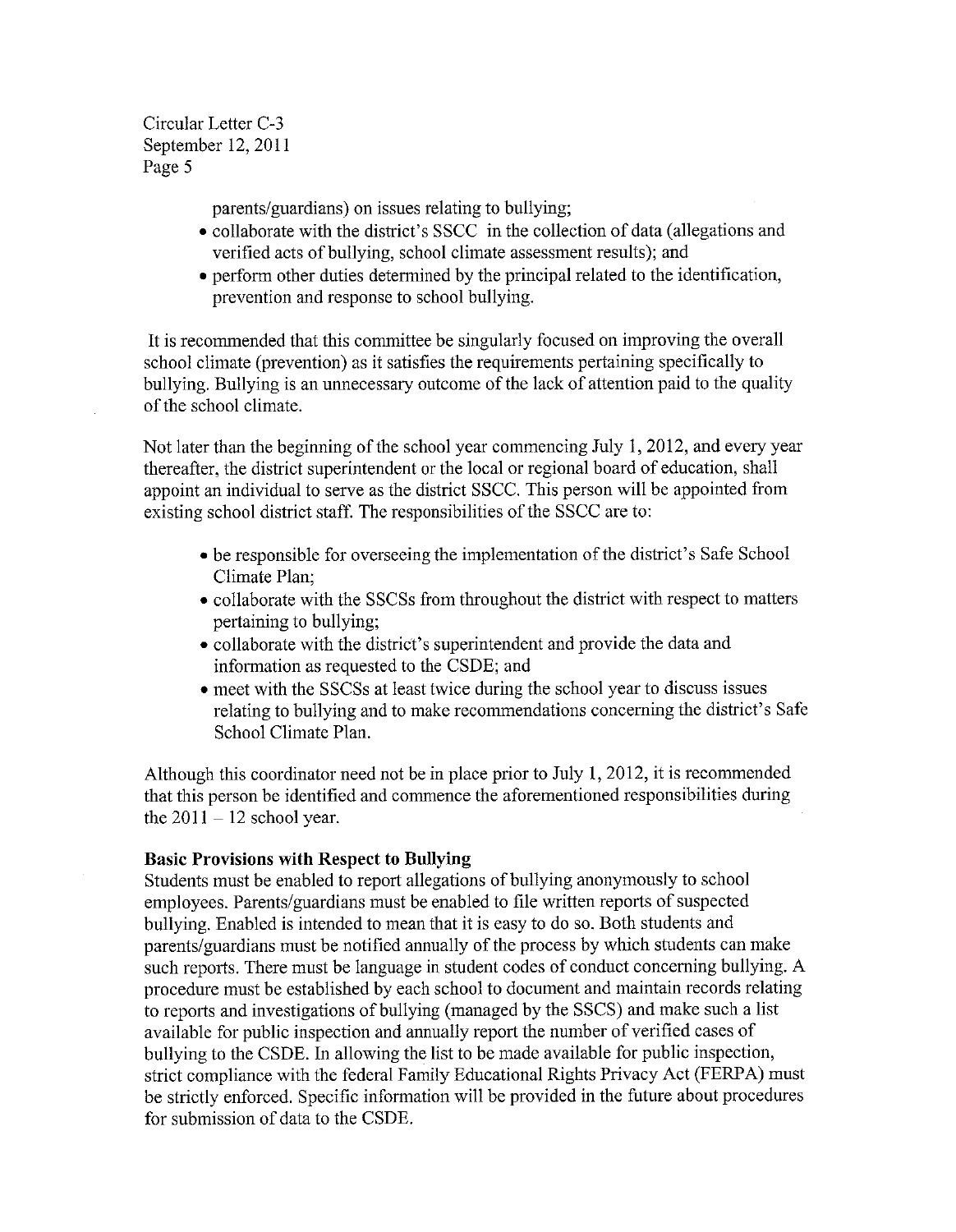Additionally, schools should direct the case-by-case development of interventions that address repeated incidents of bullying against a single individual or recurrently perpetrated incidents by the same individual. These interventions ought to be contextually considered and may include, but not be limited to, counseling and discipline.

# Investigation, Verification, Retaliation and Notification Requirements pertaining to **Bullying Allegations, Including FERPA**

Among other provisions, there is a strict time frame for receiving allegations of bullying, investigating those claims, intervening to improve the conditions and communicating to family members the outcome. Once an oral, written or first hand witness report of bullying has been brought forward by or to a school employee (defined as any person employed full or part time by a local or regional board of education or any other individual who, in the performance of his or her duties, has regular contact with students or provides services to students) the SSCS must be notified not later than one school day after such report. If the SSCS is not available, the school administrator must be notified.

The SSCS must subsequently file a written report not later than two school days after notification. An investigation must then commence, being completed within ten school days after receipt of the report. This investigation will be conducted or supervised by the SSCS. The SSCS must also review any anonymous reports. No disciplinary action can be taken solely based on an anonymous report. If the investigation finds that the case was a verified act of bullying, not later than 48 hours after the completion of the investigation, parents/guardians of the "bully," and of the targeted child must be notified. The principal or designee must also notify appropriate law enforcement agencies, if the verified act is believed to constitute criminal conduct. Parents/guardians of these children must be invited to a school meeting not later than ten days after notification during which they will learn the measures being taken by the school to ensure the student's safety and to prevent further bullying. It is highly recommended that meeting with both sets of parents/guardians be held separately. And, FERPA supersedes any and all state laws and local district policies. The parents/guardians "rights to know" measures being taken at the school level must be in strict compliance with FERPA.

## **Intervention and Prevention Strategies**

Districts and schools are charged to improve school climate (the ultimate remedy for bullying) and intervene when individuals are engaging in any mean-spirited behaviors including, but not limited to, bullying and harassment. Schools must have rules prohibiting bullying, harassment and intimidation as well as prohibiting any form of discrimination or retaliation for reporting or assisting in the investigation of incidents of such behaviors and establish and implement appropriate consequences for those who engage in such acts. This prohibition includes not allowing the continuation of hurtful or demeaning material to be disseminated. It is recommended that restorative discipline approaches be adopted and implemented because research demonstrates that student outcomes and positive behavior changes are more likely to occur.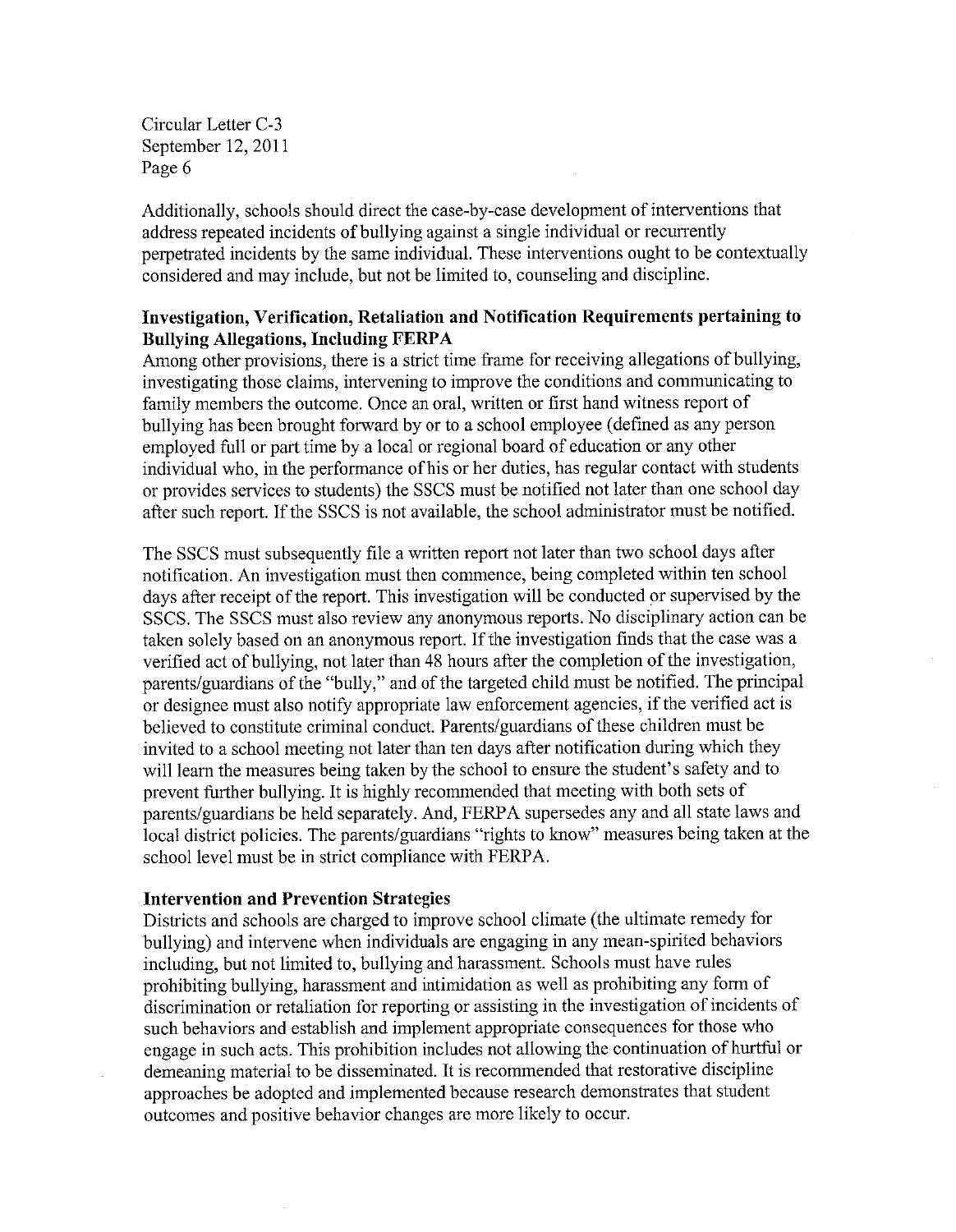Through the CSDE Safe School Climate Resource Network (SSCRN) evidence-based approaches that improve school climate and provide for sound intervention strategies after bullying has been verified will be identified. Appropriate grade-level instruction and role modeling to improve school climate should be implemented from kindergarten through high school. Schools must provide adequate supervision of common areas on the campus (outdoor areas, hallways, cafeterias, etc.) and should provide individual contextually-based interventions with relevant school community members when meanspirited behaviors including, but not limited to, bullying and harassment occur. Schools should also promote parent/guardian involvement in the school climate improvement process through their inclusion in meetings, trainings and contextual interventions. Sound prevention and intervention also relies upon schoolwide training for school employees and students. These are among the strategies that schools may include, but are not limited to.

#### **Training and Education**

A significant component of this amended legislation rests in providing training and education for school employees and students around school climate improvement and bullying. This training may include, but not be limited to, content related to developmentally appropriate prevention and intervention strategies, classroom management, positive youth development, research findings, positive relationship building, managing the cyber-arena, conflict resolution and violence prevention. Within available appropriations, the CSDE is charged to provide annual training to all school employees, except for those holding initial, provisional or professional educators' certificates. Pre-service education students are now required to receive such educational content in their university programs, which is why the exemption is made. If certificate holding educators have not had such content in their programs, it is recommended that they also receive annual training. There are two ways that school employees can immediately receive CSDE provided training. The Connecticut Accountability for Learning Initiative (CALI) Improving School Climate training (two full days of Basic Training, and three subsequent days of Certification Training) is offered regionally throughout the school year. Registration for this training can be accessed through the following Web site: http://www.sdecali.net/.

The second way is various lengths (from  $\frac{1}{2}$  hour – three hours) of CSDE video training will be mailed by the Connecticut Association of Schools (CAS) to the superintendents of each district/charter/magnet school in the fall. Additional CSDE training and technical assistance will be made available on a case-by-case basis upon request as will statewide conferences on school climate improvement, the amended bullying legislation and other related content. Notification of these opportunities will be widely publicized. School districts that implement CSDE approved evidence-based model approaches to improving school climate are exempt from receiving annual training because it is assumed that the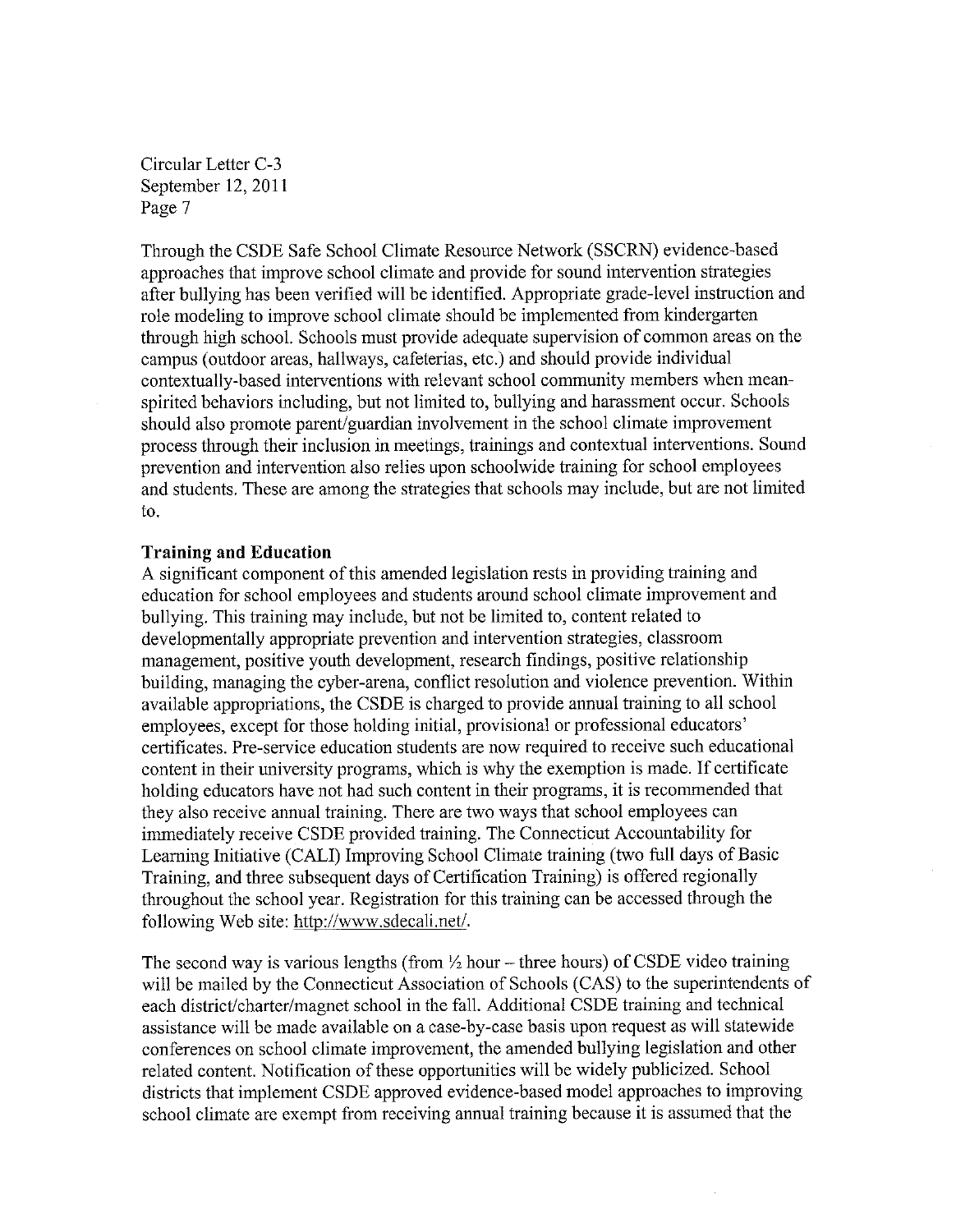chosen approach requires equivalent training.

# **School Climate Assessments and Safe School Climate Plan**

Every local and regional board of education is required to develop and implement a Safe School Climate Plan that addresses the existence of bullying in schools. It is recommended that this plan fundamentally address overall school climate improvement (prevention) in addition to outlining provisions for intervening with verified acts of bullying. Not later than January 1, 2012, each local and regional board of education must approve the plan and within 30 days of approval, submit that plan to the CSDE. Further directions will come regarding the submission process. At the beginning of each school year, all school employees must receive a written or electronic copy of the approved plan and it must be included in district publication of rules, procedures, standards of conduct, student handbooks and posted on all school/district Web sites.

Many districts are already addressing school climate improvement and bullying in their broader district and school improvement plans. If managed in this way, no separate Safe School Climate Plan is required. It is recommended that all LEAs satisfy this provision in this way and will just submit that portion of their improvement plans. It is also recommended that districts review and become familiar with the National School Climate Standards that provide a comprehensive and standards-based approach to school climate. These standards can be found at:

[http://www.sde.ct.gov/sde/LIB/sde/pdf/school\\_improvement/bullying/school\\_climate\\_sta](http://www.sde.ct.gov/sde/LIB/sde/pdf/school_improvement/bullying/school_climate_standards_csee-march_2010.pdf) ndards csee-march 2010.pdf.

These National School Climate Standards will also provide the basis and alignment for the newly required common developmentally appropriate school climate assessment instruments to be created and subsequently disseminated. CAS and the CSDE have been charged to collaborate on this task. CAS and the CSDE anticipate that not later than December 1, 2011, seven months prior to the statutory deadline, surveys for students, faculty/staff and parents/guardians will be ready for implementation. These instruments will be easy to administer and be provided electronically free of charge. In addition to CAS and the CSDE, the Connecticut Association of Public School Superintendents (CAPSS) and the Connecticut Association of Boards of Education (CABE) will also have approved them. The surveys will incorporate the best assessment strategies from instruments already in existence.

Safe School Climate Plans should be based on actual data. Interventions, strategies and programs chosen must be based upon that data. The long term goal is to have the schoolbased contextual data garnered from the statewide common school climate assessments to guide the development and implementation of Safe School Climate Plans (district/school improvement plans). By statute, schools will be required to assess climate biennially, but it is recommended that such assessments be conducted annually. Schools/districts are free to conduct any additional assessments desired at the local or regional level, but at the